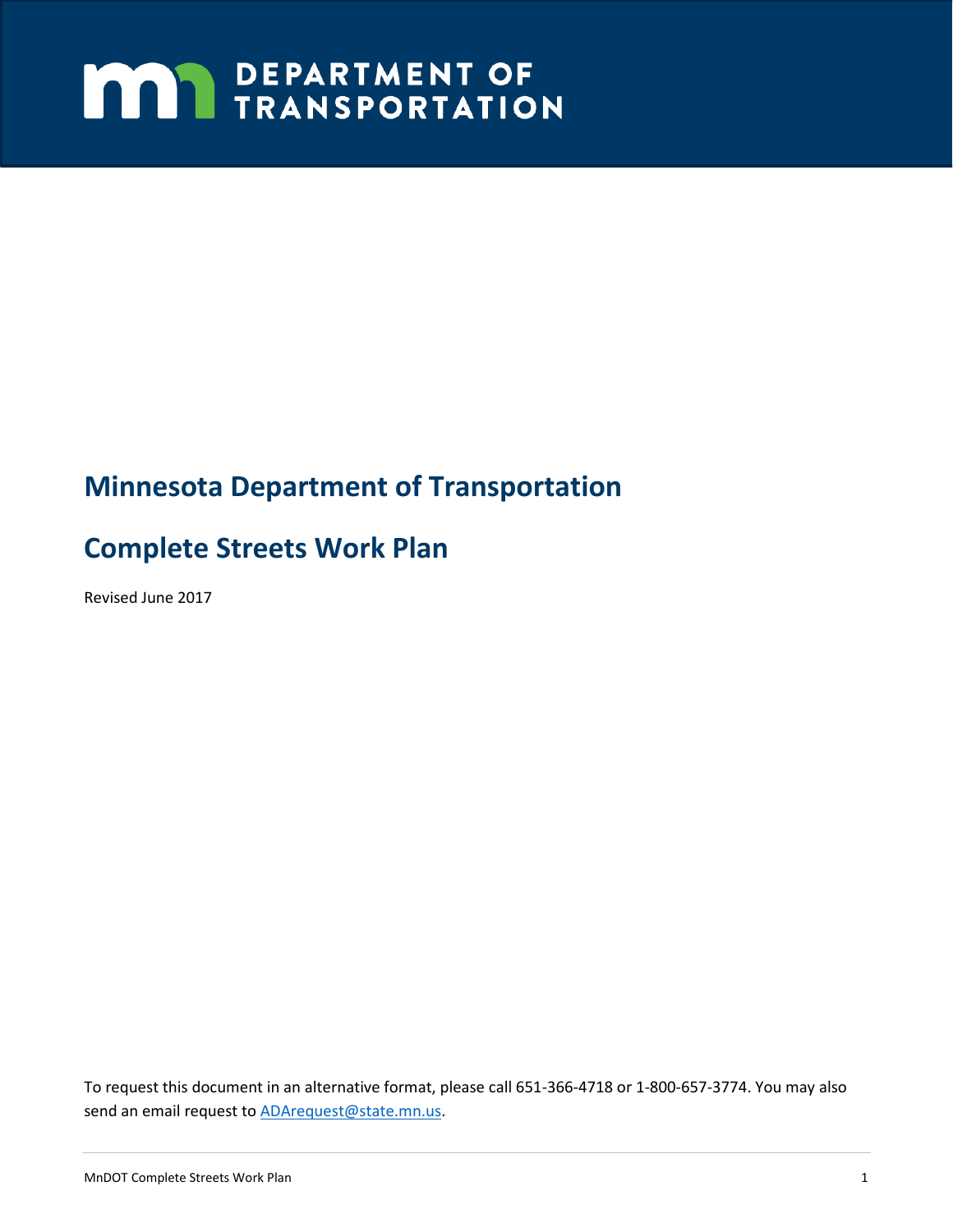### **Introduction**

The Minnesota Department of Transportation's complete streets work plan reflects the agency's commitment to implement its complete streets policy for the Minnesota state highway system. MnDOT's vision is a multimodal transportation system that maximizes the health of people, the environment and our economy.

Complete streets is the planning, scoping, design, implementation, operation, and maintenance of roads in order to reasonably address the safety and accessibility needs of people who walk, drive, use transit, and ride their bicycles as well as large commercial trucks and emergency vehicles. It does this in a manner that is sensitive to the local context and recognizes that the needs vary in urban, suburban, and rural settings.

This work plan identifies some of the tasks involved in implementing [MnDOT Policy OP004 Complete Streets](http://www.dot.state.mn.us/planning/completestreets/policy.html) for the state highway system, which was original signed in November 2013 and revised in May 2016. The work plan will be periodically updated and revised as major items are completed or new tasks are identified.

For more information about MnDOT's complete streets efforts, please go to: [http://www.dot.state.mn.us/planning/completestreets/.](http://www.dot.state.mn.us/planning/completestreets/)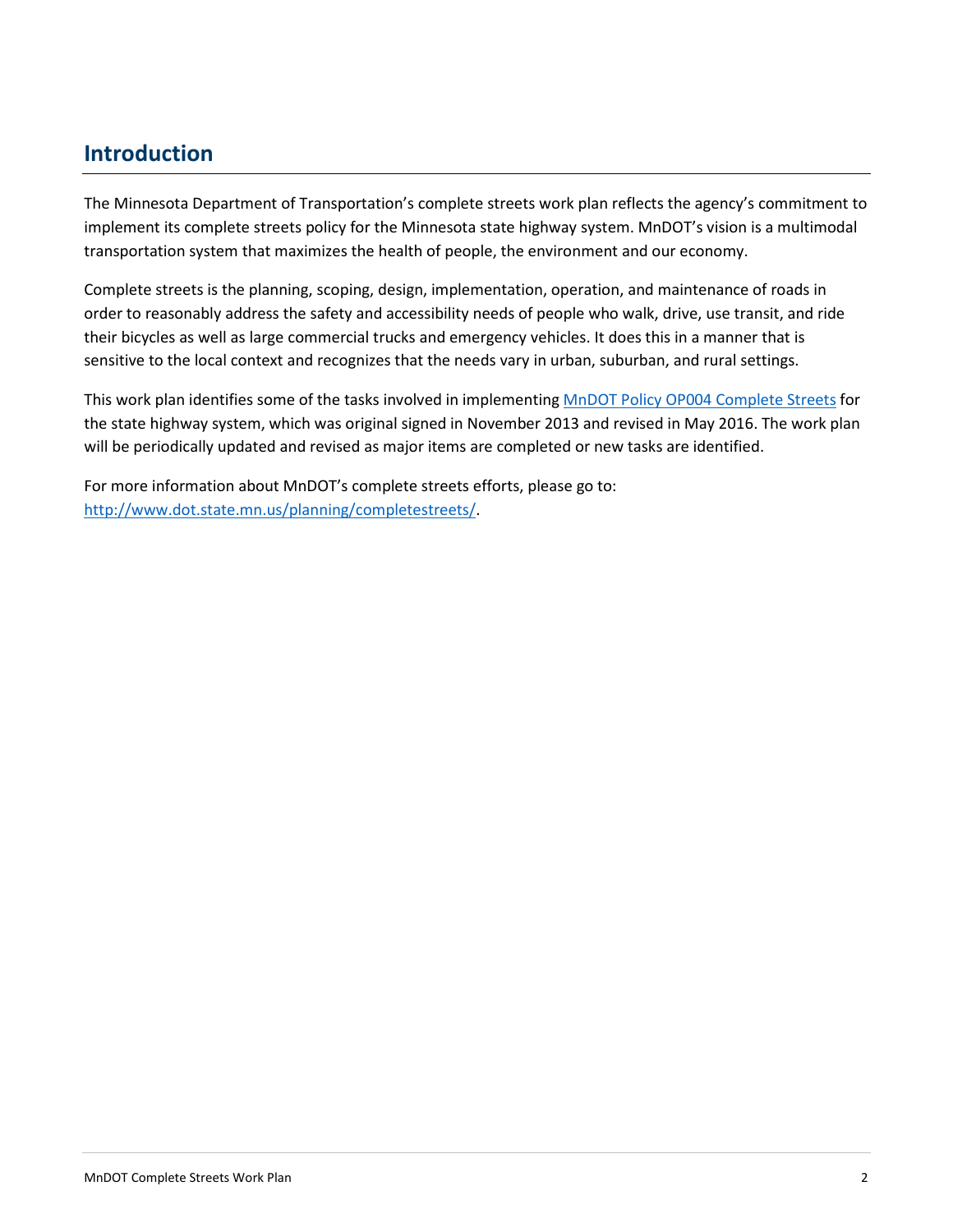## **Current Work Plan**

MnDOT's current tasks to implement and support the agency's complete streets policy are listed in Table 1.

| <b>Task</b> |                                                                                                                                                                                                           | Area     | <b>Expected</b><br><b>Completion Date</b> |
|-------------|-----------------------------------------------------------------------------------------------------------------------------------------------------------------------------------------------------------|----------|-------------------------------------------|
| 1.          | Improve data collection and management to assist complete<br>streets planning and design                                                                                                                  | Data     | Ongoing                                   |
| 2.          | Revise and update MnDOT's Bikeway Facilities Design Manual                                                                                                                                                | Design   | <b>Fall 2017</b>                          |
| 3.          | Revise and update MnDOT's Road Design Manual                                                                                                                                                              | Design   | <b>Fall 2020</b>                          |
| 4.          | Update State Aid Design Standards                                                                                                                                                                         | Design   | <b>Fall 2017</b>                          |
| 5.          | Provide technical support to the Minnesota GreenStep Cities<br>program                                                                                                                                    | Design   | Ongoing                                   |
| 6.          | Develop Urban Design Committee                                                                                                                                                                            | Design   | Spring 2018                               |
| 7.          | Develop district bicycle plans                                                                                                                                                                            | Planning | Spring 2018                               |
| 8.          | Develop Statewide Pedestrian System Plan                                                                                                                                                                  | Planning | <b>Fall 2018</b>                          |
| 9.          | Coordinate with local and regional planning partners to identify<br>complete streets considerations in projects identified in<br>MnDOT's 10-Year Capital Highway Investment Plan before<br>scoping begins | Planning | Ongoing                                   |
|             | 10. Track complete streets implementation                                                                                                                                                                 | Planning | Ongoing                                   |
|             | 11. Track performance measures related to complete streets<br>outcomes                                                                                                                                    | Planning | Ongoing                                   |
|             | 12. Establish, develop and maintain a MnDOT bikeway program on<br>existing state rights-of-way                                                                                                            | Planning | Ongoing                                   |
|             | 13. Work with the State Nonmotorized Transportation Committee<br>on safety, education, and development programs                                                                                           | Planning | Ongoing                                   |
|             | 14. Adopt a context sensitive solutions policy with formal guidance<br>on incorporating land use types                                                                                                    | Policy   | <b>Fall 2017</b>                          |

#### **Table 1**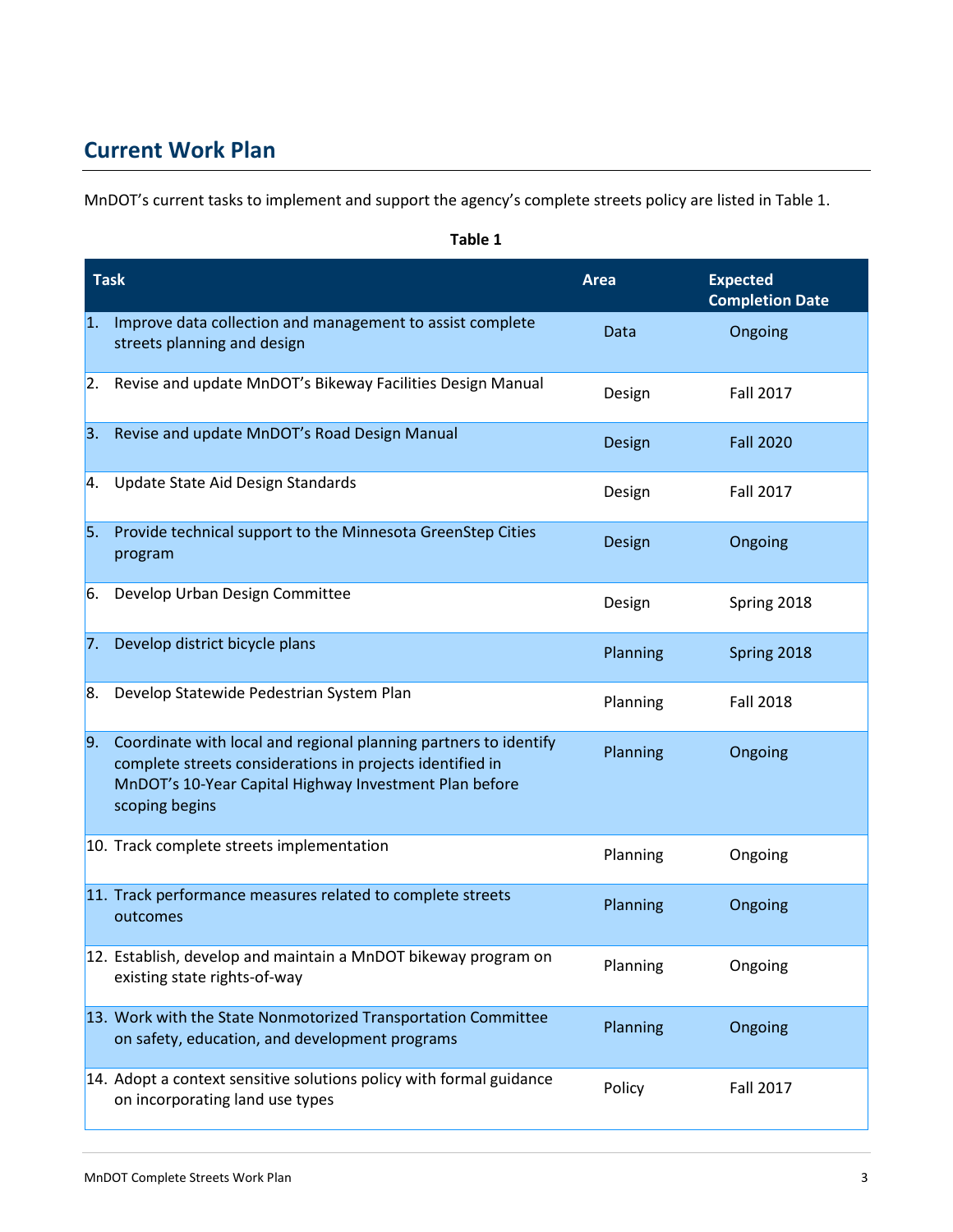| <b>Task</b>                                                                                                | Area            | <b>Expected</b><br><b>Completion Date</b> |
|------------------------------------------------------------------------------------------------------------|-----------------|-------------------------------------------|
| 15. Update access management guidance                                                                      | Policy          | Spring 2018                               |
| 16. Provide complete streets training for MnDOT staff, local units of<br>government and other stakeholders | <b>Training</b> | Ongoing                                   |
| 17. Provide training on Americans with Disabilities Act requirements<br>for design                         | <b>Training</b> | Ongoing                                   |

## **Completed Tasks**

Previously completed tasks are listed in Table 2.

| <b>Area</b>    | <b>Task</b>                                                                                           | <b>Completion Date</b>             |
|----------------|-------------------------------------------------------------------------------------------------------|------------------------------------|
| Communications | Develop and publish a revised state bicycle map                                                       | <b>August 2015,</b><br>August 2013 |
| Communications | Redesign and update complete streets website                                                          | August 2014                        |
| Communications | Create a complete streets website                                                                     | <b>June 2010</b>                   |
| Data           | Reported complete streets performance measures to MN<br>Legislature in agency biennial budget request | August 2016                        |
| Data           | Select index sites for bicycle and pedestrian counting<br>statewide                                   | Summer 2015                        |
| Data           | Automated bicycle and pedestrian counting technology<br>implementation testing                        | January 2015                       |
| Design         | Review design issues regarding roundabouts and large trucks                                           | Summer 2012                        |
| Planning       | Update Greater Minnesota Transit Investment Plan                                                      | <b>June 2017</b>                   |
| Planning       | Update Minnesota Statewide Multimodal Transportation Plan                                             | January 2017                       |
| Planning       | Update Minnesota 20-Year State Highway Investment Plan                                                | January 2017                       |
| Planning       | Designate US Bicycle Route 41 (North Star Route)                                                      | December 2016                      |

#### **Table 2**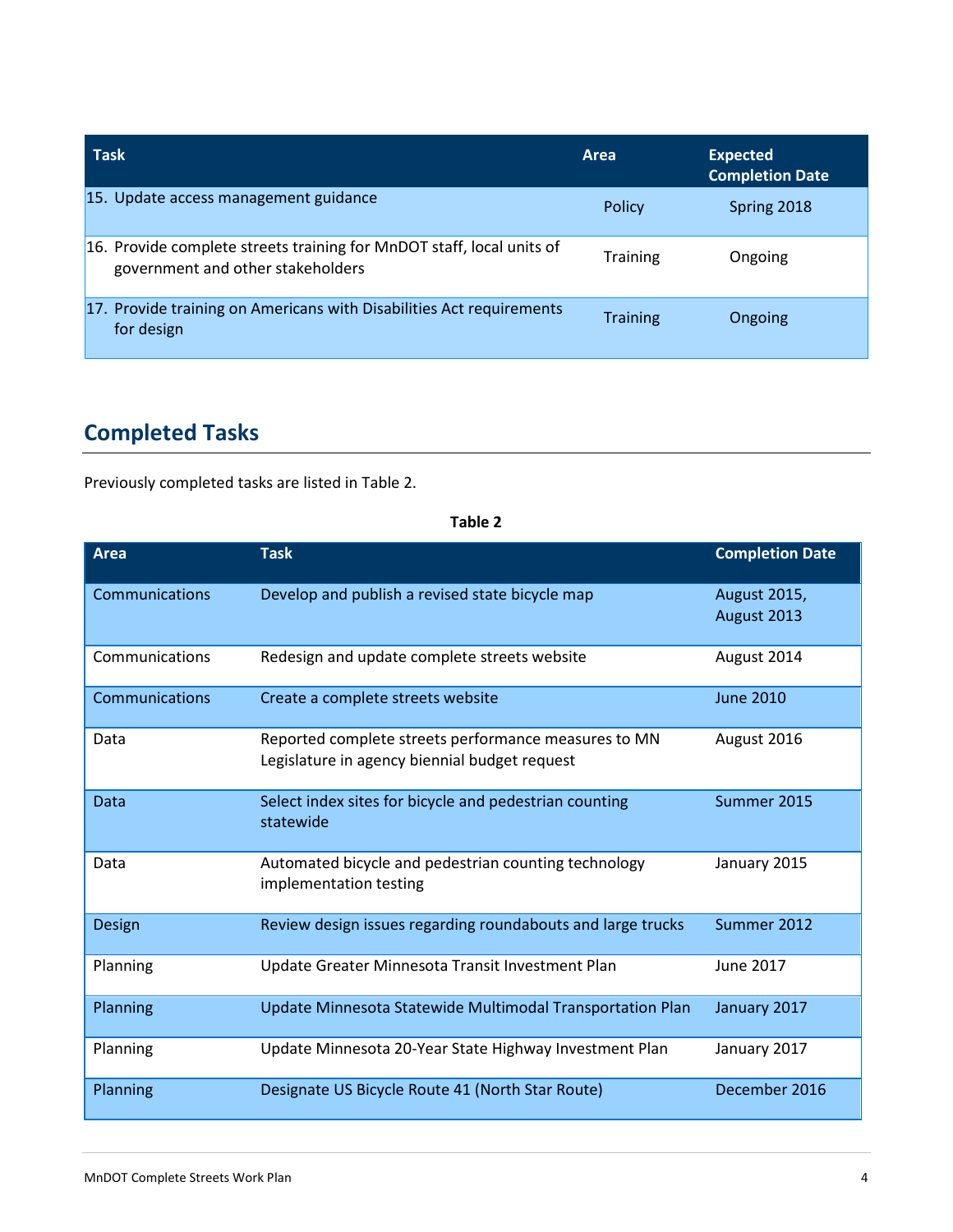| <b>Area</b> | <b>Task</b>                                                                                                                                     | <b>Completion Date</b> |
|-------------|-------------------------------------------------------------------------------------------------------------------------------------------------|------------------------|
| Planning    | Develop an asset management plan for pedestrian<br>infrastructure on the trunk highway network                                                  | December 2016          |
| Planning    | Develop Statewide Bicycle System Plan                                                                                                           | August 2016            |
| Planning    | Update Statewide Freight System Plan                                                                                                            | May 2016               |
| Planning    | Update Strategic Highway Safety Plan                                                                                                            | <b>March 2015</b>      |
| Planning    | Identify performance measures related to complete streets<br>outcomes                                                                           | December 2014          |
| Planning    | Update Americans with Disabilities Act Transition Plan                                                                                          | September 2014         |
| Planning    | Develop and identify process indicators to track complete<br>streets implementation                                                             | May 2014               |
| Planning    | Designate US Bicycle Route 45 (Mississippi River Trail)                                                                                         | 2013                   |
| Planning    | Study ways to improve freight's integration in statewide<br>planning                                                                            | June 2013              |
| Planning    | Pilot a complete streets planning process in Grand Rapids, MN                                                                                   | <b>March 2013</b>      |
| Policy      | Update complete streets policy                                                                                                                  | May 2016               |
| Policy      | Revised MnDOT's Cost Participation Policy for cooperative<br>construction agreements with local units of government                             | February 2016          |
| Policy      | Form and work with Bicycle Law Advisory Task Force to<br>recommend changes in existing statute and rules improve<br>bicycle planning and design | October 2015           |
| Policy      | Develop protocols and procedures for complete streets policy<br>exemptions                                                                      | <b>July 2014</b>       |
| Policy      | Revised MnDOT's Cost Participation Policy for cooperative<br>construction agreements with local units of government                             | March 2014             |
| Policy      | Submit third and final complete streets legislative report                                                                                      | January 2014           |
| Policy      | Adopt a complete streets policy                                                                                                                 | November 2013          |
| Policy      | Form an internal complete streets working group with broad<br>representation to guide policy implementation efforts                             | November 2013          |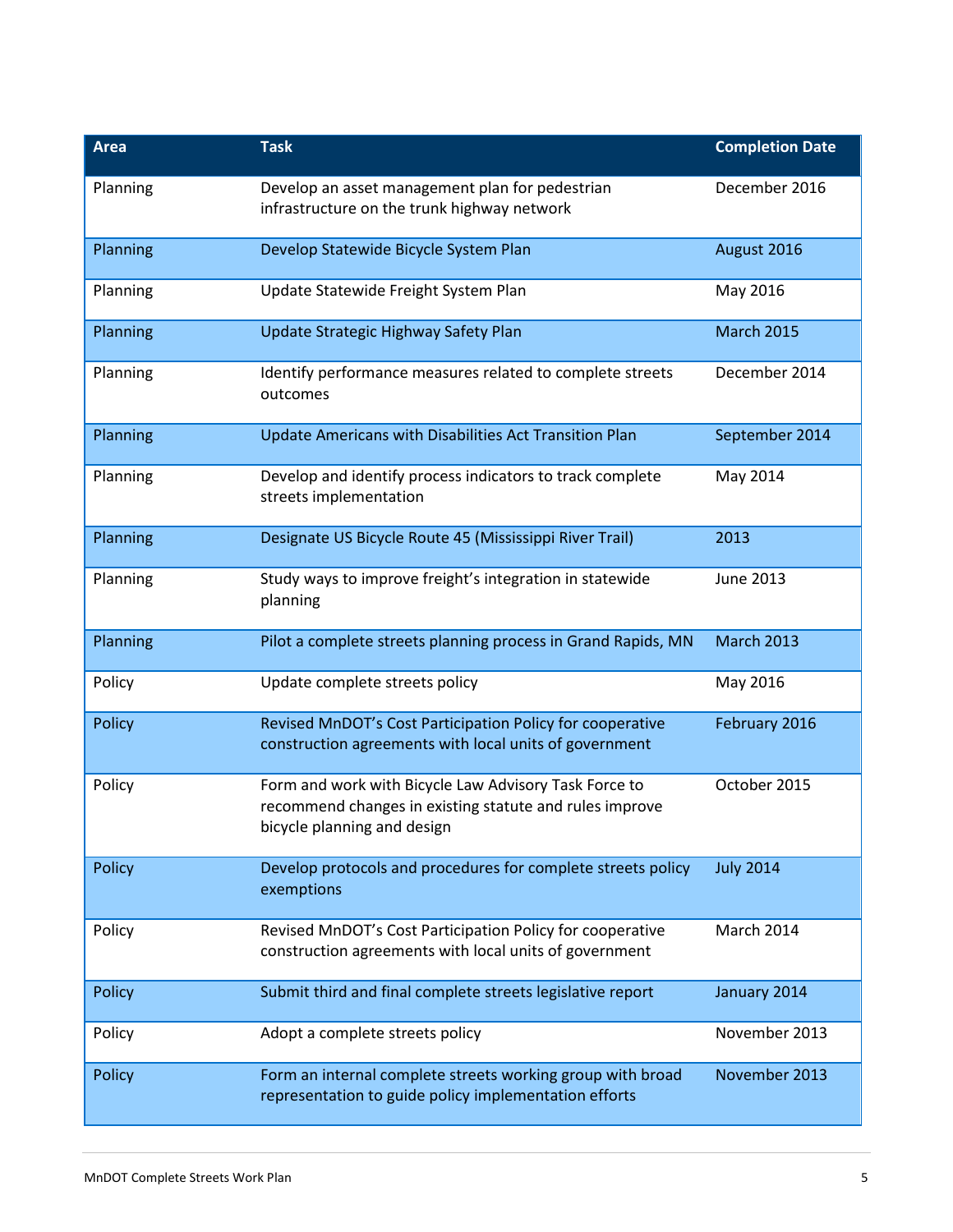| <b>Area</b>                              | <b>Task</b>                                                                                                                                     | <b>Completion Date</b> |
|------------------------------------------|-------------------------------------------------------------------------------------------------------------------------------------------------|------------------------|
| Policy                                   | Issue a technical memorandum on complete streets                                                                                                | September 2013         |
| Policy                                   | Work with Complete Streets External Advisory Group on policy<br>and technical memo development                                                  | September 2013         |
| Policy                                   | Submit second complete streets legislative report                                                                                               | January 2012           |
| Policy                                   | Submit first complete streets legislative report                                                                                                | January 2011           |
| Policy                                   | Conduct complete streets feasibility study                                                                                                      | 2009                   |
| Programming                              | Develop revised solicitation process for the new<br><b>Transportation Alternatives Program</b>                                                  | September 2013         |
| Programming                              | Incorporated bicycle and pedestrian benefits in benefit-cost<br>analysis as part of the Corridor Investment Management<br>Strategy solicitation | June 2013              |
| <b>Project Development</b><br>and Design | Revised scoping documents to include complete streets<br>considerations                                                                         | <b>April 2015</b>      |
| Project Development<br>and Design        | Developed complete streets implementation resource guide<br>for local agencies                                                                  | February 2013          |
| <b>Project Development</b><br>and Design | Revise and update complete streets section of the Highway<br>Project Development Process handbook                                               | October 2014           |
| Project Development<br>and Design        | Add complete streets section to the Highway Project<br>Development Process handbook                                                             | 2012                   |
| Research                                 | Research "Assessing the economic impact and health benefits<br>of bicycling in Minnesota"                                                       | December 2016          |
| Research                                 | Research "Planning and Implementation of Complete Streets<br>at Multiple Scales"                                                                | January 2014           |
| Research                                 | Complete a review of state and federal laws pertaining to<br>pedestrians, bicycles, and non-motorized transportation                            | October 2013           |
| Research                                 | Research implications of modifying State Aid Standards;<br>Urban, New or Reconstruction (MN Rule 8820.9936) for<br>various roadway users        | November 2012          |
| <b>State Aid</b>                         | Identify changes needed to state aid design standards to align<br>with MnDOT standards for similar road classifications                         | August 2016            |